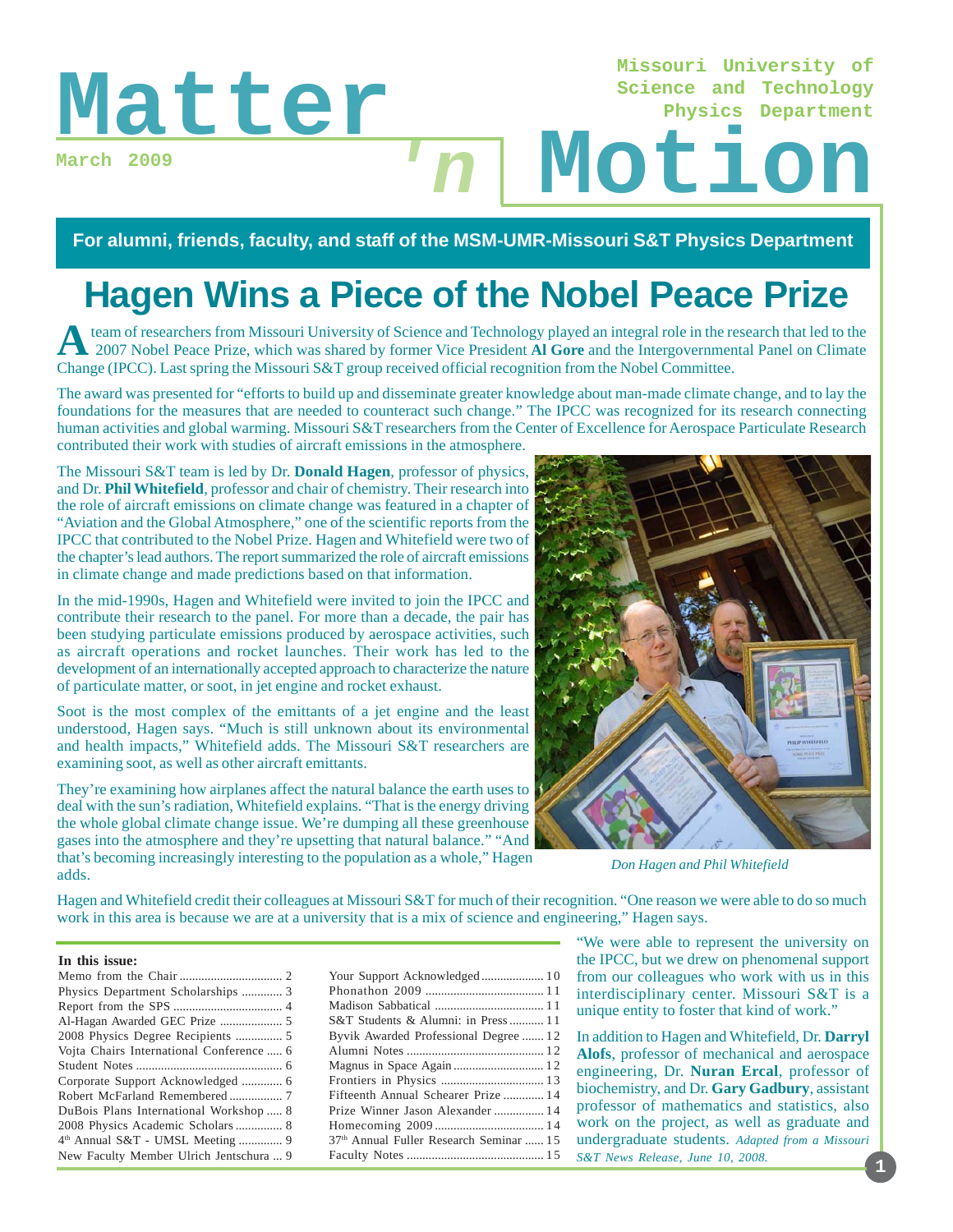# **Memo from the Chair**

The climate at Missouri University of Science & Technology this year has been dominated by recent events in the global economy, just as I am sure those events have had major impacts on the lives of all of you reading this. The uncertainty generated by the economic problems, particularly as they impact the state budget and its appropriations for higher education, have us all rather anxious. The likely budgetary shortfalls will tax the creative talents of the campus to find new ways to provide a quality educational experience with a dwindling budget. While no one knows what the exact budget scenario will be, it is unfortunate that this comes at a time when state appropriations as a source of revenue for the campus has dropped from 42% in 2000 to 28% in 2007. The university has partially compensated for this reduction through increased enrollment, but we are now bursting at the seams and will no longer be able to compensate with additional enrollment growth. Clearly challenging times lie ahead, but I am confident that the resourcefulness and resilience of the faculty, staff, and students together with the continued generous support of our alumni will allow us to weather these difficult times and emerge from them stronger and better suited to face the future.

Considering the times, the department has fared remarkably well this year. A new physics scholarship was established thanks to the generosity of **John R**. (Ph.D. 1969) and **Patty Rogers** in endowing the John R. and Patty Rogers Scholarship in physics. Also, the hard work of the university development office in generating contributions from alumni anchored by a major gift from the estate of **Jon T. Schneeberger** in memory of his father **Fred C. Schneeberger** (General Science 1925) will allow us to make much needed replacements and upgrades of equipment in the undergraduate laboratories. Finally, we have completed Phase I of a three phase plan to upgrade the facilities in the department's large lecture hall. This year's upgrades include a new computer, new projector and screen, new flat panel monitors, and a new sound system to meet the audio/video needs of current educational technology.

The department also grew this past year. We are happy to welcome Dr. **Ulrich Jentschura**, an atomic, molecular, and optical physics theorist specializing in quantum electrodynamics. Dr. Jentschura joined us from Heidelberg University in January 2009. He is busy acclimating to life in the midwest, and tending to the many duties of a new faculty member. We look forward to reporting more about his research and teaching in future editions of Matter 'n Motion. Also, in September, 2008, Dr. **Alexey Yamilov**, who joined the department as a Research Assistant Professor in Fall 2005, was appointed to a tenure track Assistant Professor position. Some of Dr. Yamilov's accomplishments have been detailed in past editions of Matter 'n Motion, and we expect to bring you more details of his exploits in coming years.

This December it was my pleasure to meet **Charles E. Byvik** who

**2**

was awarded a professional degree from the physics department at the December 2008 commencement. Chuck received his M.S. from UMR in 1964 and is currently Associate Director for Electronics (Science and Technology) in the Office of the Secretary of Defense. He and his wife **Terry** attended commencement which coincided with their 44th wedding anniversary! Their visit is detailed elsewhere in this edition of Matter 'n Motion.

Contrasting the pleasure of meeting new friends and members of the department is the sorrow at the passing of old friends and colleagues. The department was saddened to learn of the death of **Robert H. McFarland** last September in Neosho, MO at the age of 90. He and his wife **Twilah** moved there from Rolla to be closer to their son and family. Bob served the university as Dean of the Graduate School, and his efforts in that office helped to establish the quality of the graduate programs and the stature of a graduate degree from UMR. 'Mac' regularly attended the departmental colloquia well into his retirement years, and I was constantly amazed by the breadth of his knowledge, and his dedication to the department, the university, and the community. He will be missed by all.

In closing, I would like to thank all of you for your continued support. The department remains a vital and thriving unit despite difficult times. This is primarily due to the quality and dedication of our faculty, students, staff, and alumni. I hope that in these troubled financial times we can continue to count on the generous support of our alumni. It is clear that the department's ability to provide a quality education to our students would be hampered without your dedication and support.

*– Dan Waddill*



*What happens when the department chair refuses to allow Pam and Ellen to decorate the inside of his office for Christmas? See page 4 for the answer.*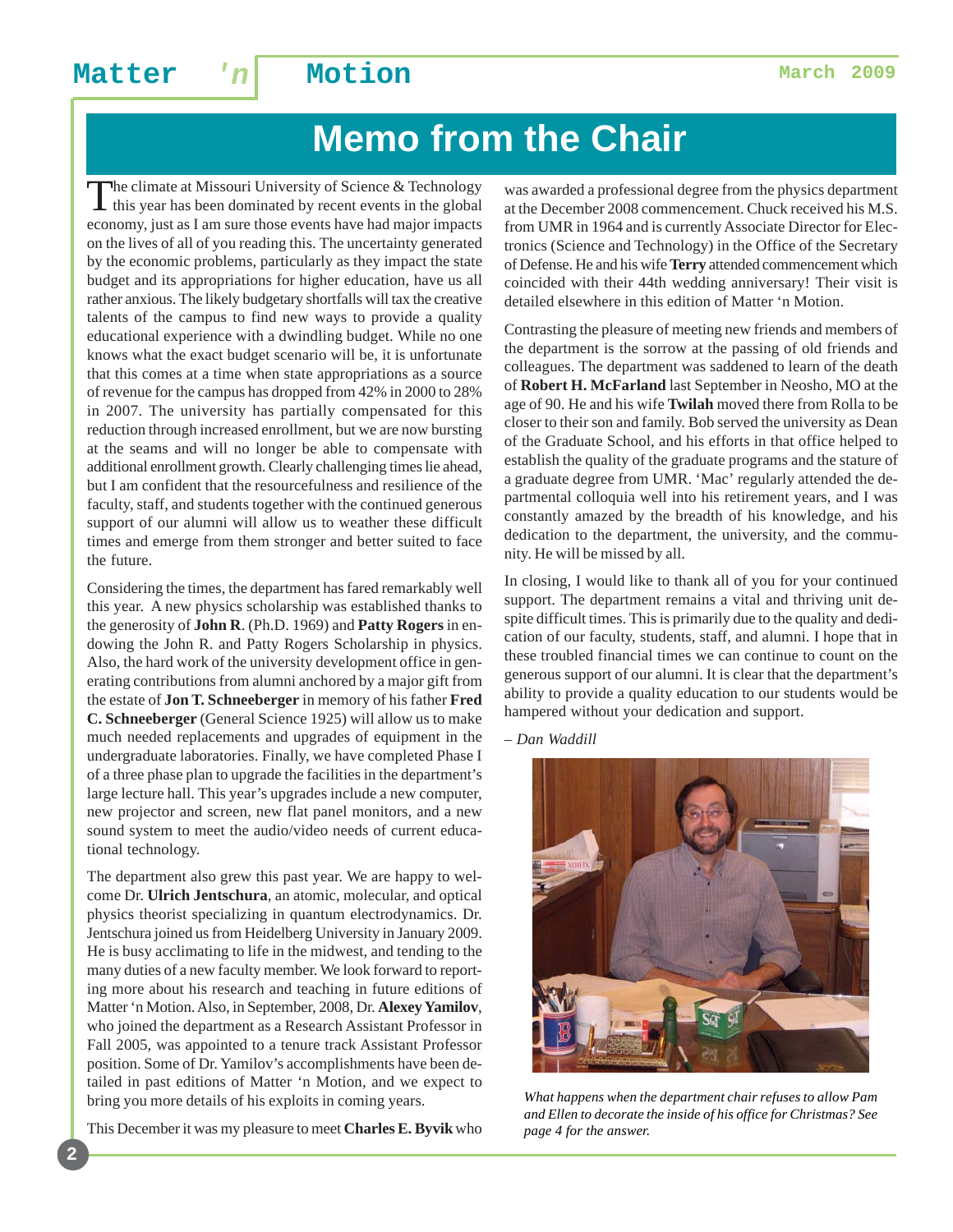### **Physics Department Awards 2008-2009 Scholarships and Fellowships**

The following scholarships have been endowed through the generous gifts of the friends of the Missouri S&T Physics Department. Please contact the Physics Department if you would like to add to the endowment fund of these scholarships or would like to establish a new one.

Recipients of the *Harold Q Fuller Scholarship-Loan* were **Lane Martin**, of Rogersville, Missouri and **David Kimzey**, of Arnold, Missouri. The \$1,300 scholarship-loan was endowed by the late Dr. **Harold Q Fuller**, chair of the Physics Department from 1948 to 1970 and former Dean of the College of Arts and Sciences, to recognize outstanding achievements among juniors and seniors in physics. One quarter of the scholarship is an interest-free loan that students begin to repay when they start their first jobs.

The recipient of the *Burke H. Miller Memorial Scholarship* was **Thomas White**, of St. Louis, Missouri. This \$500 endowed scholarship was established by the Miller family to commemorate the academic achievements of their son, Burke, who graduated with a bachelor's degree in physics in 1969 and later died during the Vietnam War. The award is for promising and dedicated students in physics.

**Ciaran Ryan-Anderson** of Ellsinore, Missouri, **Tara Biggers**, of Marshfield, Missouri, **Jake Walker**, of Kansas City, Missouri, and **Joshua Cardenzana**, of Reeds Springs, Missouri, were awarded the \$1000 *Ed and Mary Sue Sickafus Endowed Scholarship/ Fellowship*, established by **Ed** (BS '55, MS '56) and **Mary Sue Sickafus** in conjunction with the Ford Motor Company and awarded to physics students on the basis of their performance at Missouri S&T.

**Lauren Rich**, of St. Joseph, Missouri and **Elizabeth Fiechtner**, of Sioux Falls, South Dakota received the *Leon E. Woodman Memorial Scholarship*. This \$1000 scholarship was established by the Woodman family in honor of Dr. **L. E. Woodman**, Chair of the Physics Department from 1919 to 1948. It is offered to students in physics who are of good moral character, maintain a satisfactory grade point average, and are in financial need.

The *Richard W. Hannum Endowed Development Fund* was established through a bequest by **Richard Hannum** (PhD '66). The fund is currently used to provide scholarships for outstanding students in Physics. **Jonathan Gigax**, of Marshfield, Missouri received the \$1000 Hannum Scholarship for 2008-2009.

The *Stephen P. Reed Scholarship Fund,* an endowment, provides scholarships to US citizens enrolled in mathematics or physics who are sensitive to a peaceful and humane search for knowledge and solutions to technical problems of mankind. **Thomas White**, of St. Louis, Missouri received the \$500 Reed Scholarship for 2008-2009.

The *Richard Anderson Scholarship Fund* is an endowment established in memory of Dr. **Richard Anderson**. **Jason Mast**, of Kansas City, Missouri received the \$1000 Anderson Scholarship for 2008-2009.

In addition to endowed scholarships, which are usually awarded to juniors and seniors, the department awards special *Physics Department Scholarships*, funded from the annual phonathon, to students who earn a grade point average of 3.5 or higher. This past year, department scholarships ranging from \$500 to \$1000 were awarded to **Nicholas Brackley**, of Memphis, Tennessee, **Matthew Callaway**, of Jefferson City, Missouri, **Joshua Cardenzana** of Reeds Springs, Missouri, **Brian Derickson** of Farmington, Missouri, **Adam Farquhar**, of St. Louis, Missouri, **Jonathan Gigax**, of Marshfield, Missouri, **Christopher Immele**, of Kansas City, Missouri, **Nathan Kelly**, of Blue Springs, Missouri, **Ian King**, of Rolla, Missouri, **Benjamin Knapp**, of Columbia, Missouri, **Kurt Konyalioglu**, of Overland Park, Kansas, **Josiah Perisho**, of Conway, Missouri, **Thomas Schmit**, of Naperville, Illinois, **Kenneth Smith**, of Florissant, Missouri, and **Christopher Svoboda** of Kansas City, Missouri.

### **Endowments: Gifts that Continue to Give**

any generous donors have found that creating an endowment, a fund established with cash, securities or other assets which provides income in perpetuity, offers a significant, long-term impact on Missouri S&T. Endowments can be unrestricted or restricted for a specific purpose such as scholarships, department programs, faculty support, etc. Endowments can be started with as little as \$15,000 and additional funds can be added at any time in the future.

The Missouri S&T Physics Department has several donors that have been adding to their endowment for several years, including endowments established by **Ed** and **Mary Sue Sickafus**, and by the estate of **Richard Hannum**.

The ongoing nature of an endowment provides a way to support your alma mater and give them the financial strength to do things that might not otherwise be possible. If you want to learn more about the Missouri S&T endowment program and how you can participate, please call 1-800-392-4112, or email giving@mst.edu.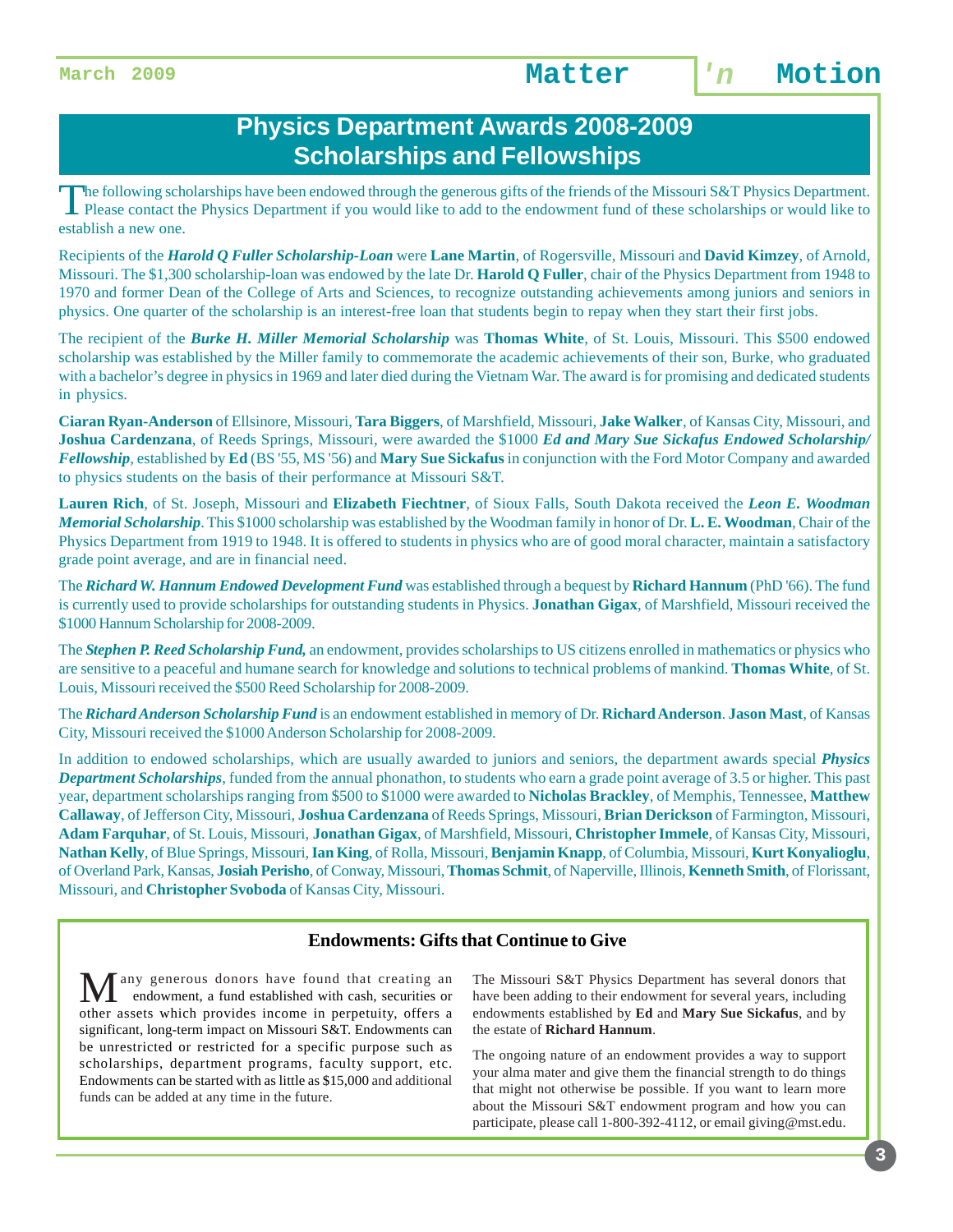# **Report from the SPS**

This year was marked by several changes in SPS. As our up-<br>perclassmen graduated, the reins were passed to a new generation of SPS members. We were sorry to say goodbye to some of our long standing members and their traditions, but we were able to welcome in a new year with some new "traditions."

In the past, SPS members were able to visit Argonne National Laboratory for the National Undergraduate Symposium. This year, however, we chose to attend the SPS Quadrennial Congress, held on the same weekend as the Symposium. Held at Fermilab, the congress was an opportunity to network with other physicists and tour the facility. With some 600 members present, it was one of the largest congresses in this history of the SPS. Some of the topics that were discussed included the need for outreach programs. It is estimated that nearly 80% of Americans are "science illiterate", a statistic that SPS is actively trying to change. In this time of economic uncertainty, increasing knowledge of and enthusiasm for the sciences is more important than ever. Our special thanks go to our chairman, Dr. **Waddill**, and those who support the department for making this opportunity available to us.

Other changes include a new communal refrigerator policy, aimed at reducing biohazards in the SPS room. We recently spent a weekend cleaning up the SPS room and are happy to report it is, once again, spick and span. We also have some ambitious plans for the room that involve a rich shade of green. Aside from modifying our SPS room, we have also been able to take our liquid nitrogen ice-cream demonstrations to some other organizations on campus. Somehow, the SPS is becoming synonymous with delicious ice cream. Some goals for the future include setting up some leisure activities for SPS members, such as a billiards tournament.

*--Tom Schmit, President of SPS*



*Tom Schmit. No, your set does not need adjustment, but the camera lens now needs cleaning.*



*Jason Mast. "Cleaning" really means cleaning.*



What happens when the department chair refuses to allow Pam and Ellen to decorate the inside of his office for Christmas?



Grinched!

**4**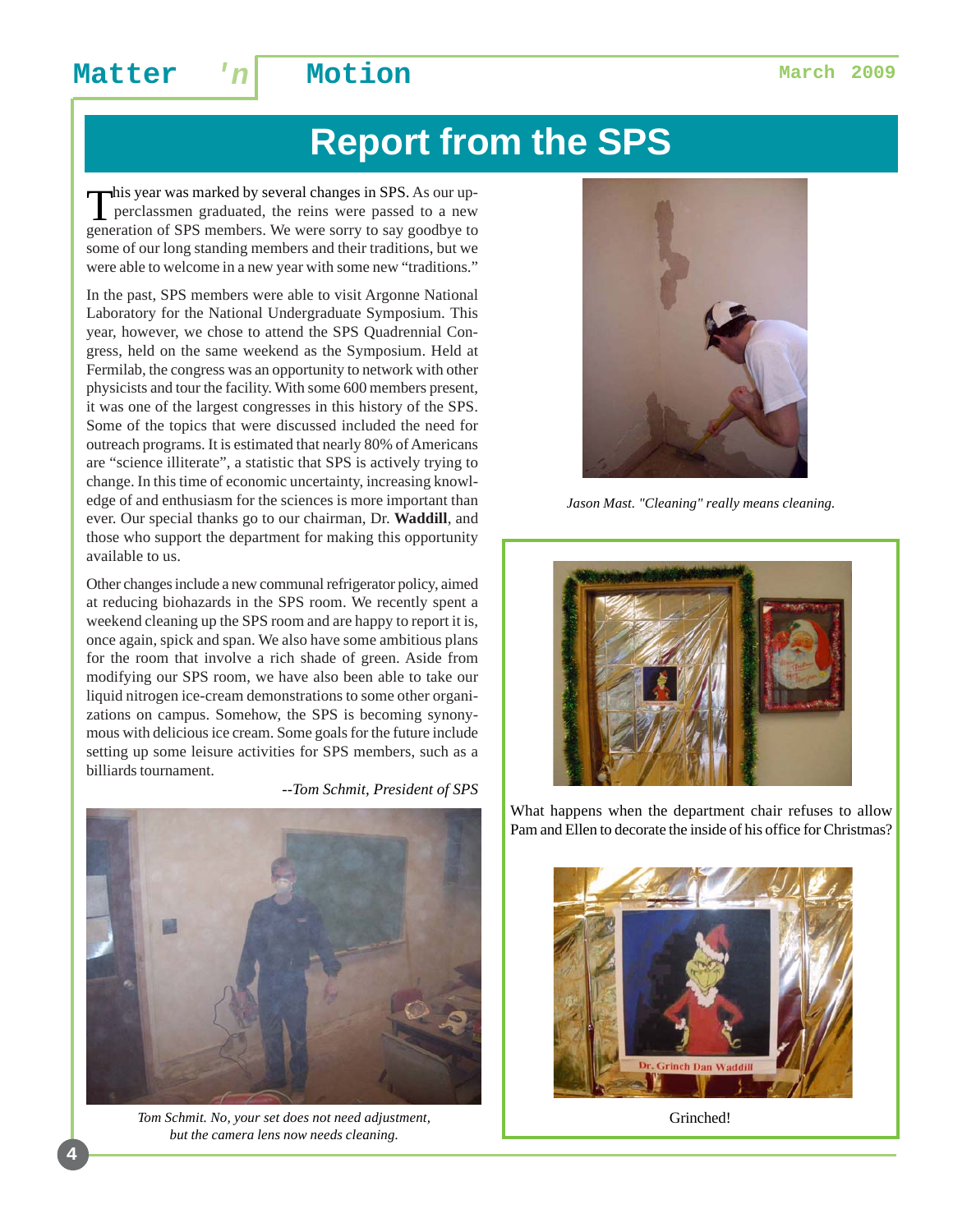# **Al-Hagan Awarded GEC Research Prize**



At the 61st Annual Gaseous Electronics Conference, held in October in Dallas, Texas, Physics Department graduate student **Ola Al-Hagan** was selected by the GEC Executive Committee as winner of the GEC Student Award for Excellence.

The \$1000 prize was given to the student who gave the best paper presentation at the conference. Ola was one of seven students from around the world who competed. Ola's prizewinning talk was "*Atomic and molecular signatures for charged particle ionization*." Ola's research was carried out under the supervision of professor **Don Madison**.

*Don Hagen's award certificate and a copy of the 2008 Nobel Peace Prize presented to the IPCC (see story on page 1).*



## **Congratulations to S&T's 2008 Physics Degree Recipients!**

### **May 2008**

### *Bachelor of Science*

Paul Webster Gholson Mark Richard Herrera Michael Dean Hoffman Shellie Linn Huether Ryan Craig Hupe Samantha Glen Matthews Paul Michael Robinette Dustin Wayne Spieker Bradley David Towery Christopher James Van de Riet

### **December 2008**

*Bachelor of Science*

Phillip Grant Holloway (August) Thomas Eric Mahler Lane Adam Martin Lauren Elizabeth Rich Michael J. Scheetz

*Master of Science*

Caleb Kern Klapp Benjamin Henry Payne

*Doctor of Philosophy* Jin Feng Wang (August)

## **Planned Giving:**

### **Leaving a Legacy to Missouri S&T**

Tany alumni and friends have realized that a future Lgift – one arranged through their will or trust – allows them to give back to their alma mater more than they ever thought possible. With careful planning, charitable estate giving can reduce your estate tax liability or transfer assets to your family at a lower gift tax cost.

Making a planned gift shows your loyalty to Missouri S&T, an institution that played a significant role in shaping your future. For more information about giving a current or planned gift, contact the Office of Development at 1-800-392-4112 or e-mail giving@mst.edu.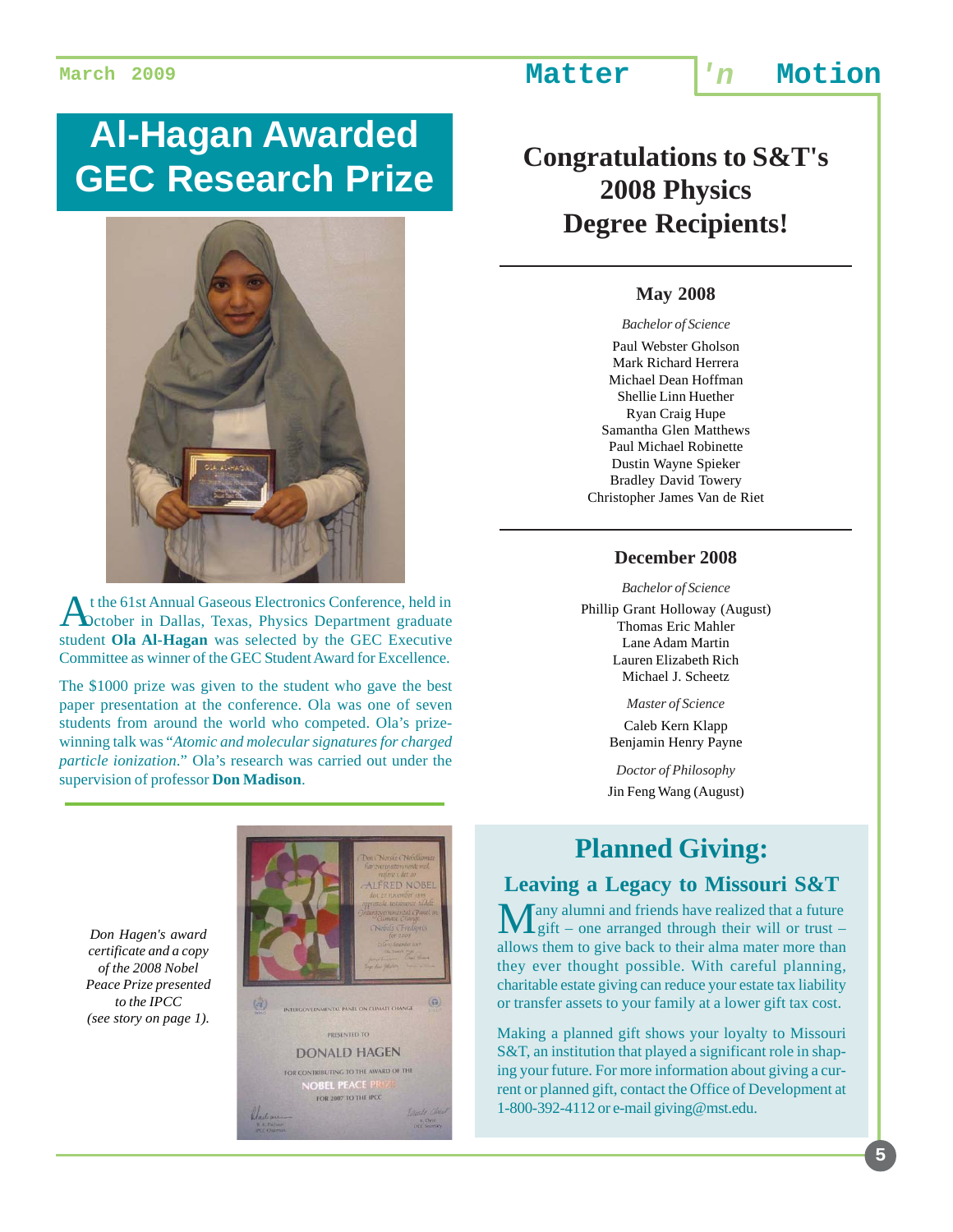# **Vojta Chairs International Conference**

One of the most fruitful ideas in today's physics is the concept of emerging phenomena, which can be summarized by the phrase "more is different!" It is based on the observation that systems with a large number of degrees of freedom, such as solids, show complex behavior that does not exist at the level of their constituents (electrons and nuclei). Strongly-correlated electron systems are a prominent example of this concept.

Strongly-correlated electron systems are materials in which electrons interact more strongly than is usual in solids. As a result of these interactions, the materials display many exotic and unconventional properties, such as novel kinds of superconductivity and complex magnetic patterns.

Missouri S&T Physics faculty member **Thomas Vojta**, together with **Andrey Chubokov** of the University of Wisconsin and **Matthias Vojta** of the University of Cologne in Germany, chaired an international workshop and conference on "Unconventional Phases and Phase Transitions in Strongly Correlated Electron Systems" in June 2008. The month-long workshop was generously supported by the German Max-Planck Society and hosted at the Max-Planck Institute for Physics of Complex Systems in Dresden, the capital of the German state of Saxony. It brought together 126 researchers from 22 countries and 4 continents. The scientific program started with a four-day conference during which leading experimentalists presented their newest results. In the following weeks, the program featured a series of informal talks by theorists as well as ample time for research and spontaneous but intensive and occasionally heated discussions which were used for exchanging ideas and starting new collaborations.

In addition to the scientific program, the participants enjoyed a city tour featuring Dresden's famous baroque architecture and a ride on a historic paddle-wheel steamboat on the river Elbe.

### **Physics Department Acknowledges Corporate Support**

The Physics Department gratefully acknowledges the support of the following corporations:

> 3M Foundation Baker Hughes Foundation Boeing Foundation **ConocoPhillips** EOG Resources, Inc. General Electric General Mills Foundation Lockheed Martin Corporation Oracle Corporation Shell Oil Company Foundation Sun Microsystems Vikings USA Bootheel MO #190



*Thomas Vojta, daughter Sophia, and son Philipp, in front of Castle Moritzburg, near Dresden*



*Historic steamer on the river Elbe*

## **Student Notes**

**Mike Hoffman** won the Natural Sciences poster competition in the S&T Undergraduate Research Conference held on April 9, 2008. His poster was "*Linear and nonlinear study of trapped electron mode turbulence*," supervised by professor **Ralph Alexander**.

Graduate student **Elizabeth Black** received a \$10,000 Graduate Research Award for 2008-2009. The award was given by the Transportation Research Board of the National Academies, sponsored by the Federal Aviation Administration, and is administered by the Airport Cooperative Research Program. Her awardwinning proposal was entitled "*Lung deposition of jet engine exhaust particulates*."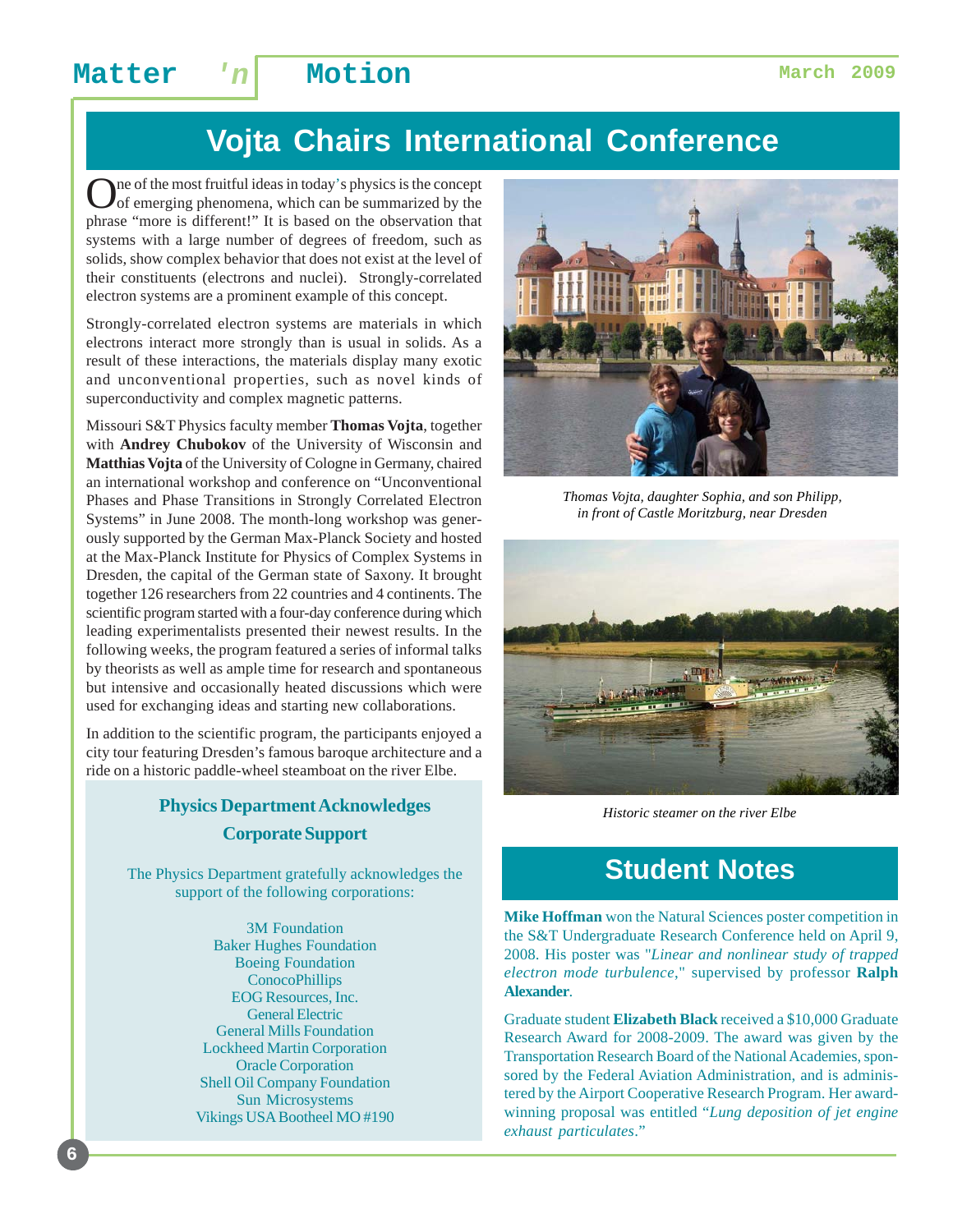### **Robert McFarland Remembered**

R**obert Harold McFarland** was born on January10, 1918, near Severy, Kansas, four days after the family farm house was destroyed by fire. He attended Kansas State Teacher's College (KSTC) in Emporia, Kansas,and in 1940 was awarded both a B.A. in Physics and Mathematics and a B.A. in Education. While at KSTC, he played football, taught physics laboratories, was president of the junior class, and valedictorian. Shortly after graduating from college, Bob married **Twilah Mae Seefeld**, whom he met two years before in his calculus class.

Bob went to graduate school at the University of Wisconsin, Madison. He obtained his masters degree in Physics in 1943 and for a year he was a full-time in-

structor at the university. He then took a job in war time research with Sylvania Electric Corporation, where three patents resulted from his work on the erratic starting of fluorescent lamps. This work ultimately lead to the development and commercialization of rapid starting ballasts and lamps. In 1946 he returned to the University of Wisconsin and used his work at Sylvania to complete his Ph.D. in Physics one year later.

From 1947 until 1960 he rose through the ranks of faculty positions at Kansas State University (KSU), where he became Professor of Physics and Director of the Nuclear Laboratory, which he founded and which ultimately involved forty-five people from various campus departments. While at KSU, he was supported by eight research grants awarded by government agencies including the Atomic Energy Commission, Office of Army Research, and the National Science Foundation. These grants totaled more than one-half a million dollars. The first Ph.D. student in physics at KSU was his student.

In the spring of 1960, he was recruited by **Edward Teller** to the Lawrence Radiation Laboratory, Livermore, California. He spent nine years at the Radiation Laboratory where he served as head of an atomic physics group working on atomic phenomena of importance to controlled fusion. His work included a paper which explained a long standing problem on the puzzling aspects of polarization of electron-induced radiation from helium.

In March, 1969, Bob became the Dean of the Graduate School at UMR, a position he held for ten years. He improved the academic quality of beginning graduate students, as well as the quality of graduate student dissertations. His efforts increased the stature of a graduate degree from UMR. While serving as Dean, he was also a member of the Council of Graduate Schools and in 1972 was appointed by the council for four years to the Graduate Record Examination Board. His activities gave UMR needed national exposure. During 1974-75 he served as Interim Vice-President for Academic Affairs for the four campus University of Missouri system. From 1979 to 1983 he was Director of Institutional Analysis and Planning at UMR.



During 1980-81, "Mac" was a Visiting Professor at the Lawrence Berkeley National Laboratory where at the request of the Office of Fusion Energy he supervised six graduate students on an atomic physics fusion project involving negative ion beams. His research also involved resonant electron transfer and excitation. From 1982 to 1984, he took leave from UMR and was appointed Program Manager for Atomic Physics Research at the Office of Fusion Energy, Department of Energy, Germantown, Maryland, where he reviewed proposals for high energy physics research grants. Shortly after his return to UMR, he retired on January 1, 1985.

The McFarlands lived in Rolla for many years after retirement, but about five years

ago they moved to Neosho, Missouri, to be with their son and his family. Dr. Robert McFarland died there on September 14, 2008, at the age of 90.

During his forty-seven year career in science, Bob published more than 110 publications and was awarded six patents. He was a Fellow of both the American Association for the Advancement of Science and the American Physical Society.

Bob contributed greatly to the local community. He was a long time member of Kiwanis and held many club and division offices. He received Kiwanis International's greatest award - the Tablet of Honor, and founded the Rolla Kiwanis Breakfast Club. He actively supported the Boy Scouts, and both his sons were Eagle Scouts. He and his wife, Twilah, started the University of Missouri-Rolla Retirees Association (now known as The Miner Retirees Association). He was President of this group for two years and served on the U-Wide retirees council. He was a board member of the United Way and the ABLE Commission.

Bob and Twilah have been blessed with two sons, **Alan** and **Rodney**, four granddaughters, and a grandson. Alan McFarland lives with wife **Birgitt** in Spokane, Washington, and Dr. Rodney McFarland and wife **Kathy** live in Neosho, Missouri.

This Memorial Resolution was incorporated into the official minutes of the Missouri S&T General Faculty Meeting of 2 December 2008, and copies were sent to Robert's widow, Twilah, and to his sons Alan and Rodney and their families.

*Adapted from a memorial resolution by Edward B. Hale, John T. Park, and Joseph H. Senne.*

### **To Contact S&T Physics**

If you would like to contact us for any reason, you can reach us by phone at **(573) 341-4781** and by e-mail at **physics@mst.edu**. You might also be interested in checking out our web page, *http://physics.mst.edu*.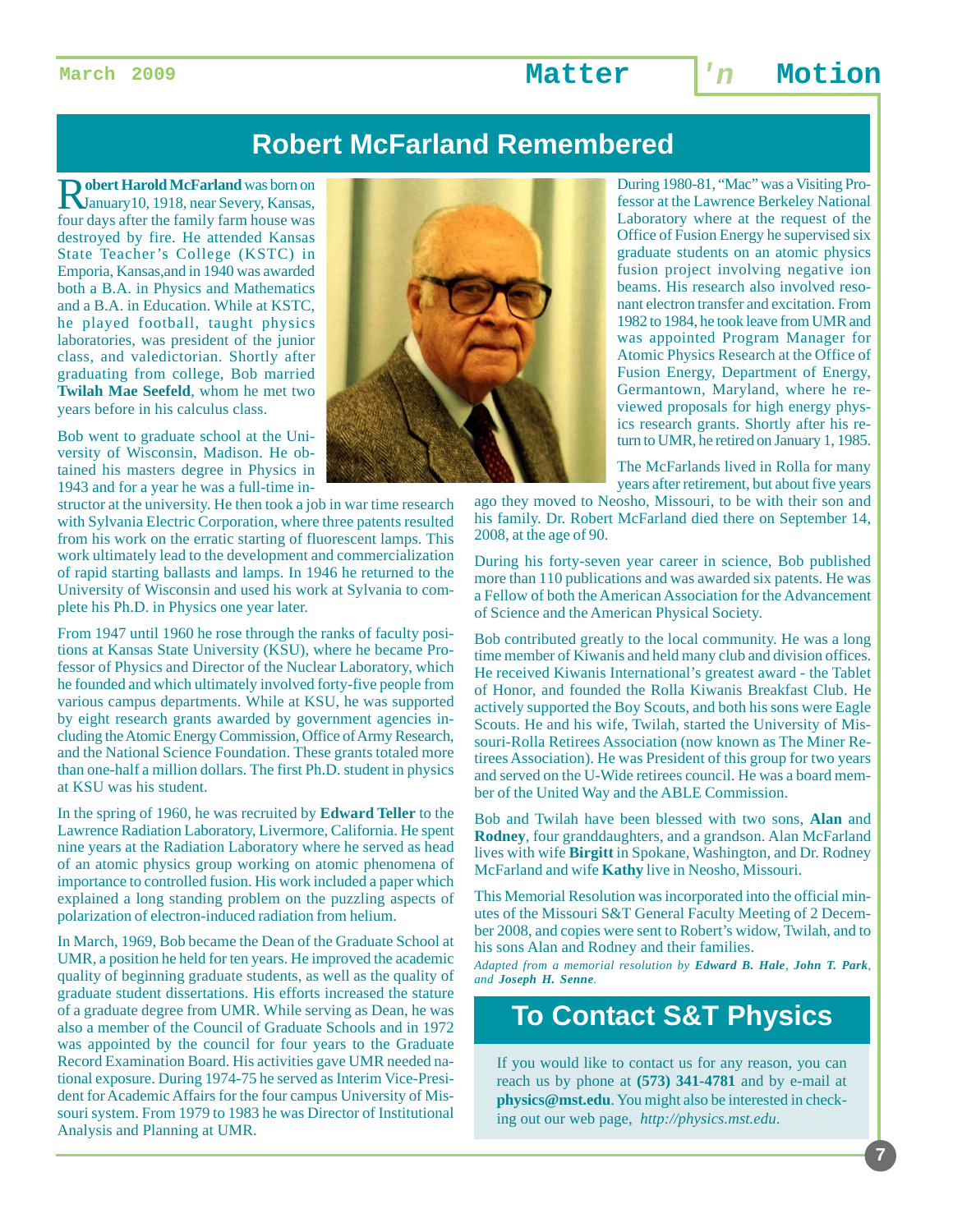# **DuBois Organizes International Workshop**

**M**issouri S&T Professor **Robert DuBois** co-organized a Pan<br>American Advanced Studies Institute (PASI), titled "Ultrafast and Ultrasmall; New Frontiers and AMO Physics." The workshop was held in Buzios, Brazil, between March 30 and April 11, 2008, and was co-organized by colleagues from the Advanced Light Source at the Lawrence Berkeley Laboratory in California, the Universidad Nacional Autónoma de México in Mexico, the Universidade Federal do Rio de Janeiro, the Pontifícia Universidade Católica do Rio de Janeiro, and the Laboratório Nacional de Luz Síncrotron, in Brazil.



*Bob's Fine Diner, Buzios, Brazil*

Primary funding of the PASI was through a grant Dr. DuBois received from the National Science Foundation; supplementary funding was provided by the Conselho Nacional de Desenvolvimento Científico e Tecnológico, (Brazil), the Missouri University of Science and Technology, and the Centro latinoamericano de Fisica (Latin America).

For two weeks, 14 invited lecturers, 6 local lecturers, and 34 graduate students and postdocs from the USA, México, and South America discussed two exciting new areas relevant to the fields of Atomic, Molecular and Optical (AMO) physics, chemistry, and material science. These areas are concerned with using ultrafast techniques, i.e., timeframes ranging from femtoseconds to attoseconds, to investigate processes occurring within and/or properties associated with ultrasmall volumes, i.e., lengths ranging from a few to many tens of nanometers.

These two areas are relatively new but are already impacting and pushing back the borders of physics, chemistry, and material science into uncharted territories and dramatically expanding our understanding of physical and chemical processes. For more information and some pictures of Búzios, where the meeting was held, go to http://campus.mst.edu/physics/courses/conf/dubois/ Pasi/index.html#Program.



*Planning an international workshop is hard work*

### **Congratulations to 2008 Physics Academic Scholars**

*Students who maintain at least a 3.50 GPA for twelve hours or more of coursework are honored for their outstanding accomplishment by being named Academic Scholars.*

### **Spring Semester 2008**

Tara Biggers, Brian Derickson, Adam Farquhar, Elizabeth Fiechtner, Jonathan Gigax, Mark Herrera, Shellie Huether, David Kimzey, Lane Martin, Jason Mast, Dustin Powell, Lauren Rich, Gena Robertson, Ciaran Ryan-Anderson, Thomas Schmit, Kenneth Smith, Dustin Spieker, Bradley Towery, Christopher Van de Riet, and Jake Walker.

### **Fall Semester 2008**

Tara Biggers, Matthew Callaway, Joshua Cardenzana, Brian Derickson, David Dotson, Adam Farquhar, Elizabeth Fiechtner, Jonathan Gigax, Jesse Hoemann, Micah Johnston, Lori Kennedy, David Kimzey, Benjamin Knapp, Kurt Konyalioglu, Stephen Lee, Lane Martin, Jason Mast, Andrea Mcbee, Melissa Ray, Lauren Rich, Ciaran Ryan-Anderson, Thomas Schmit, Christopher Svoboda, Jake Walker, Thomas White, and Stephen Yeo.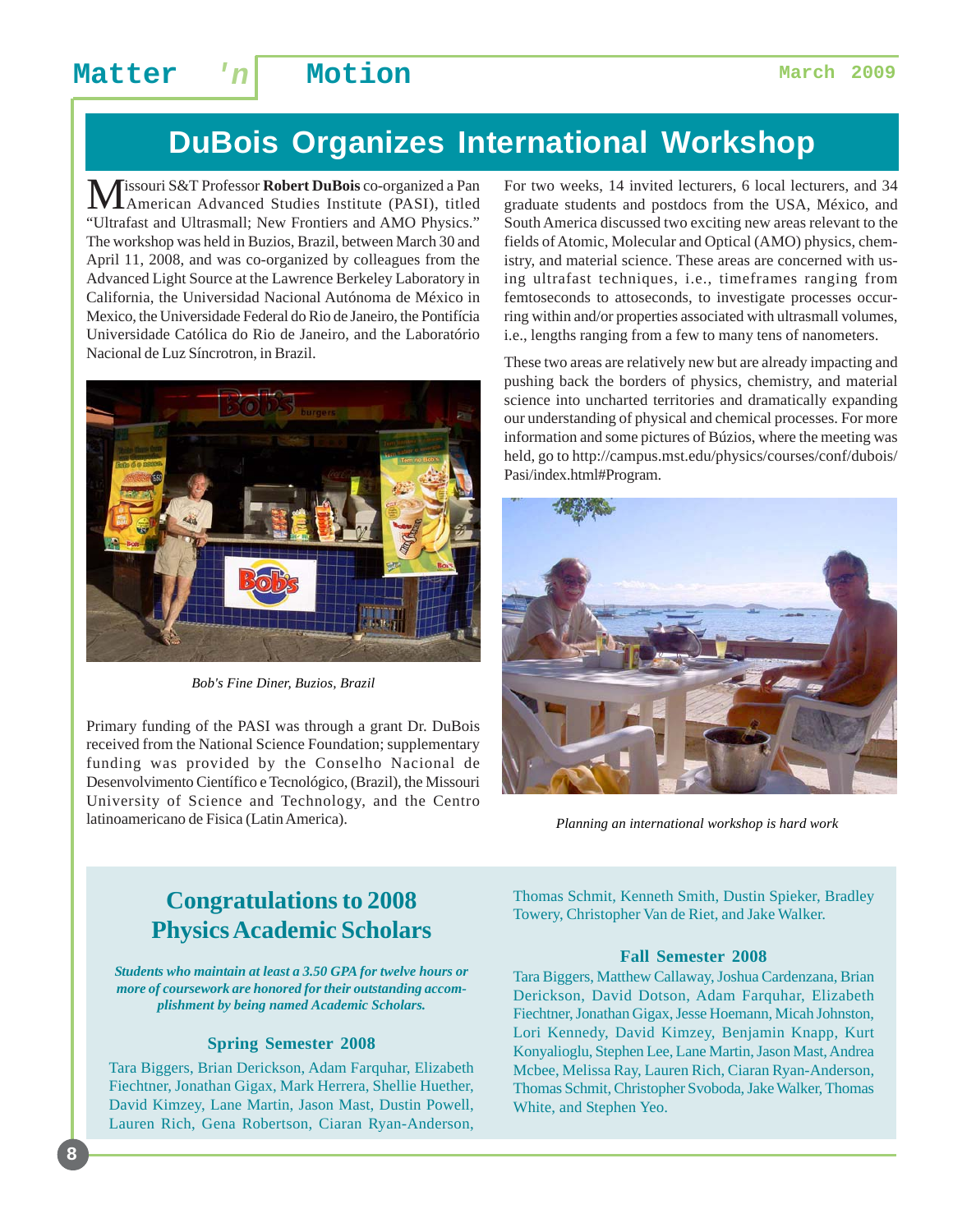# **Fourth Annual S&T-UMSL Joint Meeting**

On October 24, 2008 Missouri S&T hosted the Fourth Annual<br>S&T/UMSL Joint Physics Department Meeting. These meetings are intended to foster closer ties between the departments, and to strengthen the cooperative Ph.D. program.

About twenty five students and faculty from UMSL made the trip to Rolla for the meeting. Graduate student research from both departments was featured in a large number of impressive poster presentations, and a lively discussion of the research took place over lunch and during the early afternoon.

Cash prizes and certificates were awarded for the top three posters with UMSL student **David Coss** awarded \$500 for first prize, S&T student **Altynbek Murat** awarded \$300 for second, and S&T student **Jason Alexander** awarded \$200 for third. The awards were presented prior to a keystone colloquium given that afternoon by Dr. Fred Schlachter from the Lawrence Berkeley National Laboratory and the American Physical Society entitled "*Over a Barrel: America's Energy Crisis*." *David Coss*



# **New Faculty Member Ulrich Jentschura**

Ulrich Jentschura toured the world before ending up in the middle of everywhere, also known as Rolla Missouri. He was born in West Berlin, studied in Munich, did his PhD in Dresden, and after postdocs in Freiburg and Heidelberg was appointed Assistant Professor in the Physics Department at Missouri S&T. In between, his journeys took him to postdocs in Paris, and at the National Institute of Standards and Technology in Gaithersburg, and on extended visits at Cambridge University and Oxford in the UK. His scientific collaborations have taken him to St. Petersburg in Russia as well as to Bologna in Italy.

Ulrich has published more than 60 papers in scientific journals and served as a group leader at the Max-Planck-Institute for Nuclear Physics in Heidelberg for four years. He has supervised students at both graduate and undergraduate levels and published a paper on the *"physics of skiing"* in the Canadian Journal of Physics.

Ulrich's research involves one of the more challenging areas of theoretical physics: bound-state quantum electrodynamics. A bound electron does not necessarily emit light during an optical transition; the bound particle might undergo a virtual transition, immediately hopping back to the ground state where it came from. This is made possible by the quantization of the electromagnetic field, where photons do not come continuously but in packets carrying a quantum of energy.

From quantum electrodynamics emerge theoretical predictions about everything that you wanted to know about physics, from relativistic theory to the quantization of the light field. Ulrich's work complements the department's activities in atomic physics.

Ulrich has also worked on high-field laser-related radiation phenomena: what happens when the light field is so strong that even the strong electric field of an atomic nucleus merely constitutes a perturbation of the trajectory of the electron? What happens when matter perturbs light, and not the other way around?

Here, it becomes crucial to know at the quantum level how the electron moves in the periodic light field, and what relativistic effects come into play. Computer simulations are required to show how the electron moves, which radiation gets emitted, and which particle-antiparticle pairs get produced in the light field. This is currently an important field of research because many laser laboratories are currently being built up both on the national as well as international level.

At S&T, Ulrich is building a computer cluster using his start-up support and hopes to resume his research activities soon after sorting out the inevitable friction effects due to his relocation and jetlag. His hobbies include a little bit of sports, such as skiing, tennis, long-distance running, and climbing in the Swiss and Austrian Alps.



*Ulrich Jentschura*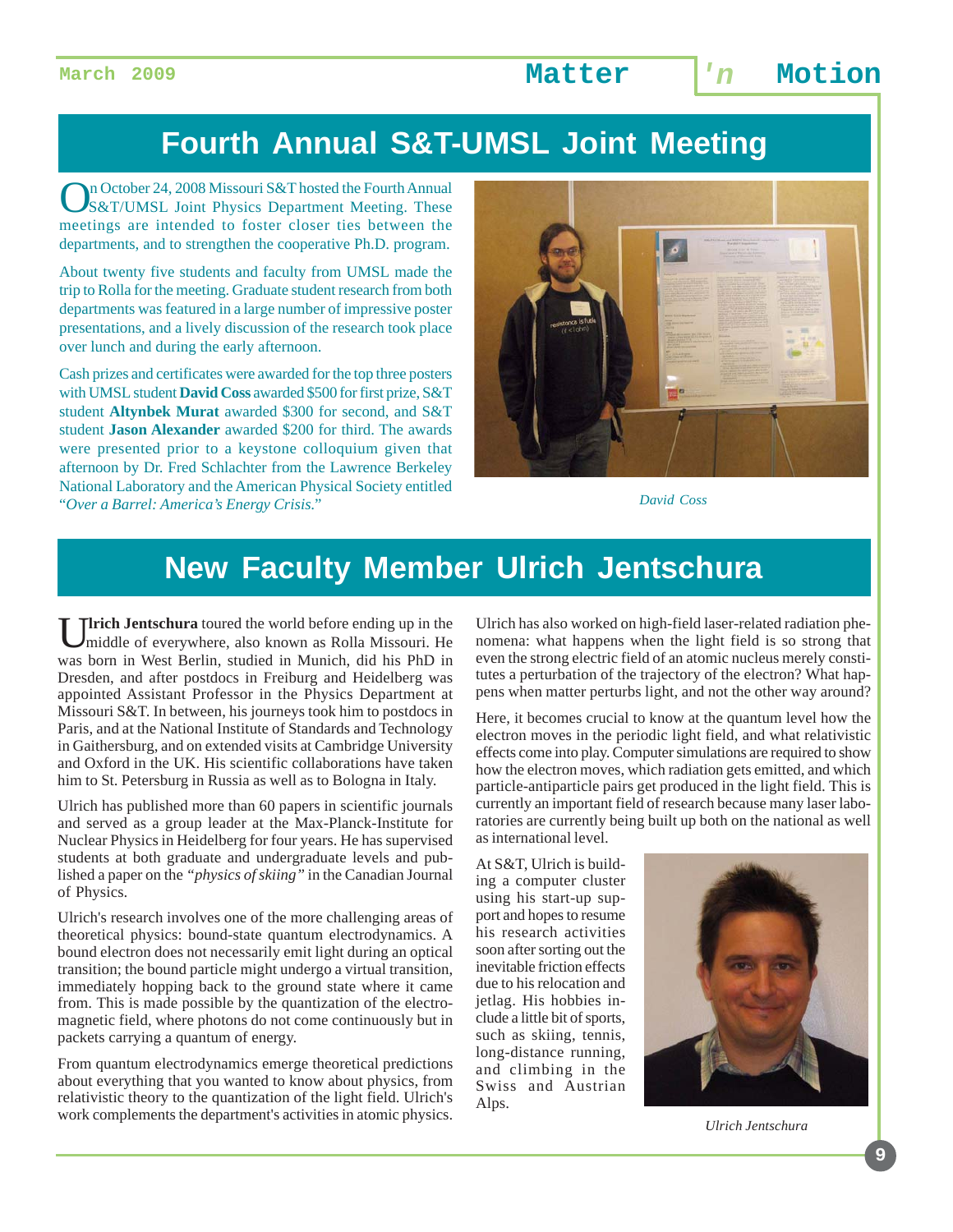# **The Physics Department gratefully acknowledges the support of the following alumni and friends.**

### **Donations over \$100:**

Leroy H. Alt Mary Alice Anderson Fred Keith Baganoff Mark Jeffery Barnhart Howard L. Brooks Thomas R. Burjeck Lewis K. Cappellari Ross O. Carnes Carmen Maria Carney Stephen D. Christiansen Steven G. Clark Kenneth L. Dufner Ronald C. Epps Courtney Ryan Feeler Steven R. Frey Thomas K. Gaylord Steven R. Goldammer Barbara N. Hale Harry E. Hardebeck Terrance Rich Harrison Daryl C. Hatfield Jon Mark Holdman Thomas K. Holley Robert E. Hufft Hugh V. Jamieson Mark Jursich Timothy H Kaiser Shella Dawn Keilholz Jerry Kiefer Erika Gabriella Kisvarsanyi Geza Kisvarsanyi Kurt Thomas Koch Rollin H Koontz James I. Latham Jalon R. Leach Charles C. Limbaugh Don Madison William J. Mahn Daniel B. Marsh Roger E. May David L. Meier Brian G. Millburn Thomas F. Miller Michael J. Mochel Kevin Daniel Moll David Patrick Moore Charles A. Myers

**10**

Charles W. Myles Arthur L. Nickless Michael Lee Noble David L. Pannone Paul E. Parris Daniel N. Payton Robert C. Pickett Kathryn Masterman Pimmel Jana Podzimek Norman H. Pond Wayne Kevin Portwine Nickey L. Prater John S Price Donnie W. Priest Ryne Patrick Raffaelle Frederick H. K. Rambow Roger L. Reagan Donald A. Reago Arthur J. Reetz Joseph M. Rich Terry L. Robb John R. Rogers Frank E. Salter Franklin D. Schowengerdt Jeffrey Paul Schroeder Robert W. Schwartz Dale R. Shull Richart E. Slusher Bart Wayne Smith Robert T. Smith Arthur M. Soellner Kiran Girish Sonnad Michael S. Stein Edward Franklin Stephens Edward E. Stepp Curtis Steven Stratman Chiu-Ying Tai Bobbie J. Thompson Joey K. Tuttle Millard K. Underwood Raymond James Vandiver Michael A. Vietti Agnes Vojta George D. Waddill Terrence R. Ward Gerald Wilemski Raymond .L Wills Paul C. Yue

### **Donations under \$100:**

Bruce C. Anderson Sheldon I. Arenberg Kenneth E. Arnett Eugene M. Aufdembrink John S. Bosnak Christopher J. Brannon Mack A. Breazeale Bradley A. Brown Micah Elliott Burgdorf James P. Canner Dwight E. Carmichael John C. Carstens Charles H. Church Ardyce F. Cohenour Patrick L. Cole Robert D. Elliott Roger Keith Foehrweiser Dennis M. Frederick Matthew Christopher Fritts Michael D. Glascock Carol V. Hanrahan Stanley S. Hansen Wayne E. Holland William M. Hughes Suman K. Hukku Harris C. Jones John Daniel Jones Mark A. Jones John V. Knopp Franklin W. Kone Danny J. Krebs Terrence A. Leigh Arthur R. Loepp Hulen H. Luetjen Gaya Kanishka Marasinghe John L. McDaniels Thomas J. McMahon Luzheng Meng Steven A. Mezines Kathryn A. Mitter Amy Leigh Jones Morriss Jon R. Nance Charles J. Neumann Lawrence A. Newquist Charles S. Nichols

Eric J. Norman Larry D. Oppliger Larry J. Peery Daniel H. Perkins Matthew Nathan Pritzker Kathy A. Rages Nancy L. Ranek Donald G. Rathbun Carl T. Reichert Paul Frank Reichert Gary S. Sammelmann Harry J. Sauer David Robert Schultz Richard H. Shields Carl B. Sigler Haresh G. Siriwardane Steven Lee Smith Richard D. Thom John L. Thompson Robert E. Thurman Terry R. Tucker Zu-En Wang Jerry Doug West James T. Willcutt F. Matthew Woodward Gary K. Woodward Gary G. Wooley Keith S. Zeisel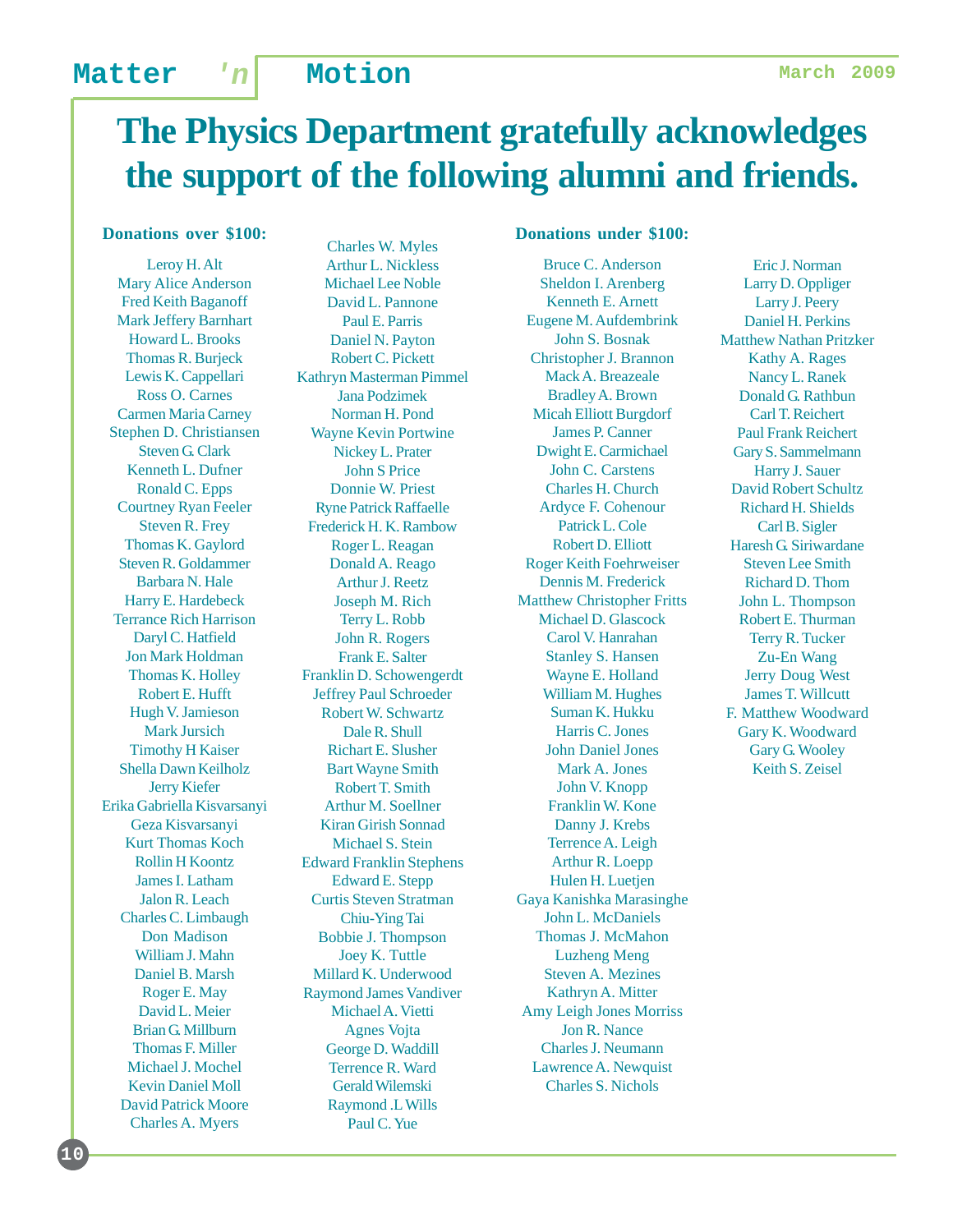## **Phonathon 2009**

total of 170 alumni and other donors pledged<br>
S&T Physics Department last year. Last year's fund-<br>
raising Phonathon raised \$15,880 with an average gift of \$174 \$35,455 in donations to the MSM-UMR-Missouri raising Phonathon raised \$15,880, with an average gift of \$174 from 91 donors The department greatly appreciates your generosity, which helps to support scholarships and student activities like the Society of Physics Students.

"With new scholarships made possible by past phonathon donations the department has been able to more than double undergraduate enrollment since Spring 2005," says Dr*.* **Dan Waddill***,* Chair of Physics. "This year we continue to work towards our goal of 100 undergraduate and graduate majors. Every dollar you can give for scholarships and graduate fellowships will greatly assist the department in its aggressive recruitment plan, and will be greatly appreciated. In addition, in this time of shrinking state support for higher education our department, along with all academic units, are more reliant than ever upon the generosity of our alumni to continue to provide the outstanding education we are known for. Your continued support will also allow us to maintain instructional supplies and resources in our classes, and support the efforts of our outstanding faculty and students."

This year, we will be calling our alumni April 9 and April 13-16. When the phone rings, please take a moment to share some of your Rolla experiences with a current Missouri S&T student, and say, "Yes," when asked for a pledge.

Taxpayer support accounts for less than one-third of the university's revenue, so your contribution makes up an important part of the department's total income.

# **Madison Sabbatical**

On his recent sabbatical, **Don Madison** visited Australia National University (Canberra), Swinburne University of Technology (Melbourne), the University of Adelaide (Adelaide), Flinders University (Adelaide), and the University of Western Australia (Perth). He also gave an invited talk at the  $8<sup>th</sup>$  Asian International Seminar on Atomic and Molecular Physics. As you can see from the photo below, working with your colleagues while on sabbatical is truly hard work.



### **Missouri University of Science and Technology Students & Alumni: In Press**

The following journal articles which appeared over the last year feature work by Missouri S&T undergraduate students,<sup>1</sup><br>T graduate students<sup>2</sup> or alumn<sup>13</sup> under the cunomician 1534: 1505. 1505.  $\Box$  graduate students,<sup>2</sup> or alumni<sup>3</sup> under the supervision of Missouri S&T faculty.

"Infinite-randomness critical point in the two-dimensional disordered contact process," T. Vojta, A. Farquhar,<sup>1</sup> and J. Mast,<sup>1</sup> Phys. Rev. E **79**, 011111 (2009).

"Infinite-randomness quantum critical points induced by dissipation," T. Vojta, C. Kotabage,<sup>2</sup> and J.A. Hoyos, Phys. Rev. B **79**, 024401 (2009).

"*(e,2e) ionisation of helium and hydrogen molecule : evidence for two-center interference effects*," E M Staicu Casagrande, A Naja, F Mezdari, A Lahmam-Bennani, P Bolognesi, B Joulakian, O Chuluunbaatar, O Al-Hagan, D H Madison, D V Fursa and I Bray, J. Phys. B: **41** 025204 (2008).

"*Higher-order contributions observed in three-dimensional (e,2e) cross section measurements at 1 keV impact energy*," M. Dürr, C. Dimopoulou, B. Najjari, A. Dorn, K. Bartschat, I Bray, D. V. Fursa, Zhangjin Chen, D. H. Madison, and J. Ullrich, Phys. Rev. A **77**, 032717 (2008)

"*Investigating many-electron exchange effects in electron-heavy-atom scattering*," S. Bellm, J. Lower, Z. Stegen,3 D. H. Madison, and H. P. Saha," Phys. Rev. A **77**, 032722 (2008)

"Projectile interactions in theoretical triple differential cross sections for simultaneous excitation ionization of helium," A. L. Harris,<sup>2</sup> M. Foster,<sup>3</sup> J. L. Peacher, and D. H. Madison, J. Phys. B. **41** 135203 (2008).

"*Absolute cross sections for the ionization-excitation of helium by electron impact*," S. Bellm, J. Lower, E. Weigold, I. Bray, D. V. Fursa, K. Bartschat, A. L. Harris,<sup>2</sup> and D. H. Madison, Phys. Rev. A 78, 032710 (2008).

"Interference effects due to projectile target nucleus scattering in single ionization of  $H_{_2}$ by 75-keV proton impact," J.S. Alexander,<sup>2</sup> A.C. LaForge,<sup>2</sup> A. Hasan, Z.S. Machavariani, M.F. Ciappina, R.D. Rivarola, D.H. Madison and M. Schulz, Phys. Rev. A **78**, 060701(R) (2008).

"Spin- and fine-structure-resolved ionization of krypton," S. Bellm, J. Lower, R.P. McEachran, E. Weigold, C. Ryan-Anderson,<sup>1</sup> and D.H. Madison, Phys. Rev. A**78**, 062707 (2008).

"*Atomic and molecular signatures for charged particle ionization,*" Ola Al-Hagan,2 Christian Kaiser, Don Madison, and Andrew Murray, Nature Physics **5**, 59 (2009).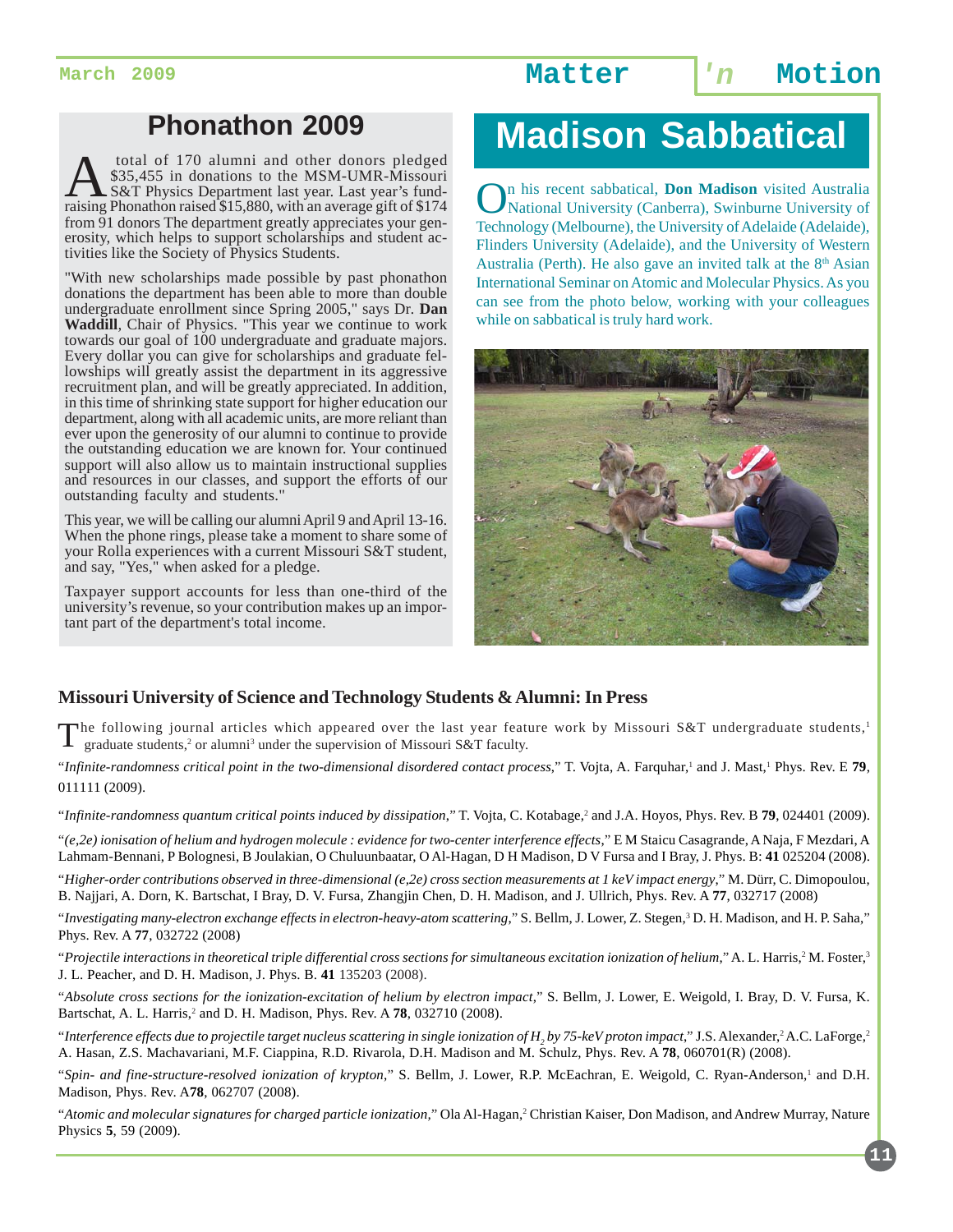# **Chuck Byvik Awarded Professional Degree**

**Tharles E Byvik** (MS '64) was awarded a Professional Degree in Physics at the December 2008 commencement. Chuck received his B.S. in physics from the Illinois Institute of Technology, his M.S. in physics from UMR in 1964, and his Ph.D. in physics from Virginia Polytechnic and State University.

Chuck began his professional career doing bench-level R&D at NASA Langley Research Center in a broad range of science and technology areas, including wide bandgap electronics, electromagnetic radiation interactions with semiconductors, high temperature superconductor electronics, photo-electrochemistry, semiconductor and solid state lasers, and radiation hardened electronics for space applications. He then changed positions and provided contract support for program management, development and oversight of advanced materials, structures, power, and electronics technologies for the Missile Defense Agency.

Chuck is currently Associate Director for Electronics (Science and Technology) in the Office of the Secretary of Defense. He is responsible for formulating guidance, developing strategic plans and providing the technical leadership for the DoD electronics science and technology portfolio.

Chuck is a member of the Science Advisory Board of the Government-Semiconductor Industry Focus Center Research Program that funds 38 university activities and 200 research to advance semiconductor electronics technologies. He has served as a non-voting member of the proposal evaluation Team of the Semiconductor Industry Association's Nano-electronics Research Initiative focused on the 'post Moore's Law' replacement of Silicon-based digital technology. He is the representative of the Office of the Director of Defense Research and Engineering to the Joint Advisory Committee overseeing the R&D activities of the MIT/Lincoln Laboratory. He is the Subject Matter Expert for ad hoc Technology Teams evaluating challenges of and options for on-going space-based defense satellite systems including GPS, Space RADARS, space infra-red sensor systems,

and communications satellites.

Chuck has participated in assessments of international technical capabilities with site visits to Russia, Japan, and Europe, and he has authored two reports to Congress on defense electronics technology. Chuck was accompanied on his visit to Rolla by his wife **Terry**. They were gracious enough to attend a commencement that coincided with their 44th wedding anniversary!

**12**



*Chuck and Terry Byvik*

# **Alumni Notes**

**H. H. "Luge" Luetjen** (BS '50) spoke to the Windsor Missouri Senior Center in March 2008 about the history of rocket propuslion.

**Paul H. Blackmon** (BS '53, MS '55) says "I reached my level of incompetence early in my career, so in 1982 I retired to Hawaii to pursue my interest in world travel. On a recent trip to Antarctica and Peter 1 Island, I achieved a major goal of visiting all seven continents."

**John Mastin** (BS '62) reports his son, **J. Douglas Mastin**, began work on a PhD in linguistics research at the University of Edinburgh in Scotland. The university sent the 2004 Dartmouth graduate to present a white paper at an international linguistics conference in Barcelona, Spain. Mastin and his wife, **Betty**, live in Cherry Hill, NJ, where he is president of M-Cubed Technology, an IT consulting firm.

**Osman Ozturk** (PhD '02) tells us "I moved to Turkey. I work in a university as an Assistant Professor."

**John Weirich** (BS '01) writes "Working on PhD in Planetary Science. I have passed all prelims, and am 1-2 years from finishing."

**Haresh Siriwardane** (PhD '93) is currently Director of Research and Development for the Data Storage Division of Cabot Microelectronics, located in Singapore.

**Sanjay Mishra** (PhD '96) was just appointed Professor of Physics at the University of Memphis. His children are 4 and 10 years old, and his wife is an emergency room physician in Memphis.

If you wish to get in touch with any of these alumni, or any others, please contact the Physics Department at (573) 341-4781 or at physics@mst.edu. We can generally give you current phone numbers, along with postal and e-mail addresses. We would be grateful if you would take the time to fill out and return the alumni information on both sides of the last page of this newsletter.

## **Spacebook:**

### **Magnus in Space Again**

S&T alumna Sandra Magnus (BS '86, MS EE '90) is off  $\Box$  in space again, this time on a four-month stay aboard the International Space Station.

Magnus, a NASA astronaut, is blogging from space. Her blog, numerous photos, and updates about her stay on the ISS are available at http://spacebook.mst.edu. It's fascinating reading; be sure to check it out.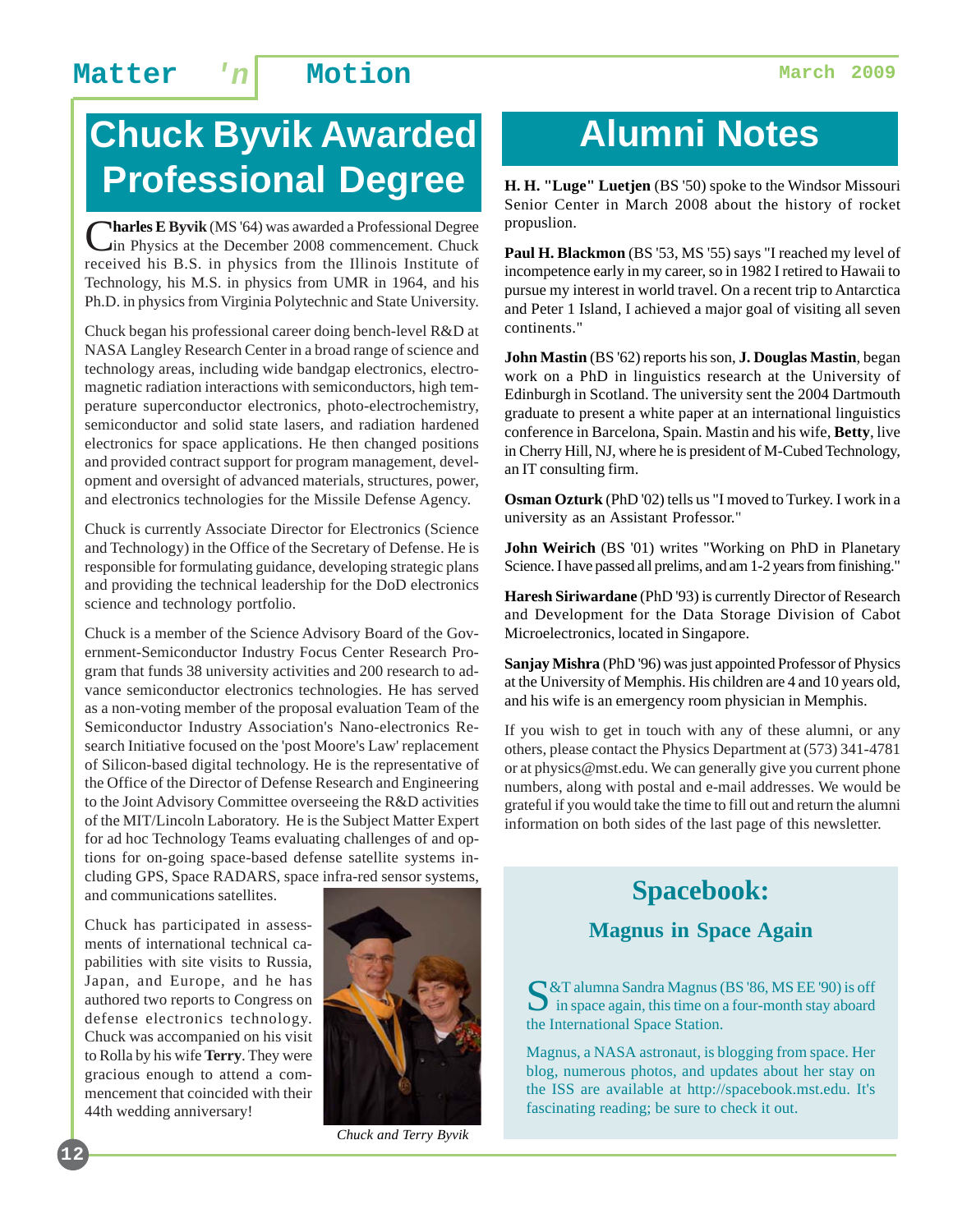# **Frontiers in Physics Colloquium Series**

The 2008 *Frontiers in Physics Colloquium Series* began in February with Dr. **Daniel Vrinceanu** of the Los Alamos National Laboratory, who spoke on "*Matter under control at extreme conditions*." He was followed by Dr. **Agapi Emmanouilidou** of the University of Oregon, whose talk was titled "*Attosecond time-scale collisions: A tool for exploring how electrons escape during the photoionization of three- and four-electron atoms*." Next up was Dr. **Ulrich Jentschura** of the Max Planck Institute of Nuclear Physics & Institute of Physics, Heidelberg University, Germany who outlined the application of quantum electrodynamics to "*Lasers, electrons, quantum dynamics and all that*." February culminated with Dr. **Tom Kirchner** of the Institute of Theoretical Physics, Clausthal University of Technology, Germany who gave an overview on "*Atomic systems in time-dependent fields: persistent challenges, recent ideas, and new insights*."

In March, we hosted Dr. **Alicia Palacios** of the Lawrence Berkeley Laboratory, who spoke about "T*he role of nuclear motion in ionization of molecules by ultrashort laser pulses*." She was followed by Dr. **Dieter Bauer** of the Max Planck Institute fuer Kernphysik, Heidelberg, Germany, who covered the topic, "*Atoms and molecules in intense laser fields: from the single active electron via correlation to collectivity*."

April brought three visitors to our department, starting with Prof. **Eric Majzoub** of the University of Missouri-St. Louis, who discussed "*State of the art hydrogen storage materials*." Our next visitor was physics alumnus Mr. **Steven R. Frey**, Director, Applied Research-Sensor Systems, Lockheed Martin Corporation. Besides speaking on "*Nonlinear propagation – From UMR physics to the aerospace industry to laser directed energy,"* he provided our students with additional perspective on an industrial career during an informal luncheon meeting. Prof. Maikel C. Rheinstadter of the University of Missouri-Columbia finished the month with his talk, "*The impact of collective molecular dynamics on physiological and biological functionalities of artificial and biological membranes*."

The spring series concluded early in May with the Thirty Seventh Annual Harold Q Fuller Prize Colloquium, which was run again as a poster competition. Details of the Fuller competition appear in a separate article on page 15.

The colloquium series resumed in the fall with 13 colloquia in a variety of subfields of physics. First up was Dr. **Antonio Carlos Fontes dos Santos**, Universidade Federal do Rio de Janeiro, Brasil with a talk titled "*Ionization and fragmentation of molecules by ion and photon impact*." Dr. **Gary Yao** from the Bio-Engineering department at University of Missouri-Columbia showed in his talk "*Optical diffuse reflectance in skeletal muscle*" how different optical techniques could be used in the growing field of biophysics.

September began with a lecture by Dr. **Maksim Skorobogatiy** from Ecole Polytechnique de Montréal whose research topic "*Color-on-demand photonic textiles using plastic photonic bandgap fibers*" promises to bring the photonics closer to every-day-life applications. Also in September Missouri S&T professors **Don Hagen**, **Alexey Yamilov**, **Thomas Vojta**, **Ulrich Jentschura**, **Bob DuBois**, **Paul Parris**, **Julia Medvedeva**, and **Michael Schulz** showcased their work and outlined the research opportunities in their groups. Next, Dr. **William Klein** from Boston University gave a lecture entitled "*A physicist's view of earthquakes,*" in which he presented several approaches to the predictive modeling of the earthquakes.

During a busy month of October, Dr. **Zaal Machavariani** from Tbilisi State University ,Georgia, who was awarded a prestigious Fulbright Scholar travel award to work at our department with with Dr. Schulz, reported the outcome of the collaboration with the lecture "*Single and double ionization of two electron atomic and molecular systems by charged particles impact*." Dr. **Christian Buth**, Louisiana State University, overviewed a long list of future applications of X-ray lasers which are coming online throughout the world; his talk was titled "*Atoms and molecules interacting with ultrafast x-ray lasers*." Alumnus Dr. **Ray Vandiver** (PhD '94), who is currently vice president of exhibits for the Oregon Museum of Science and Industry, talked about his career during an invited homecoming colloquium "*Presenting cutting edge topics in an informal science setting*." During the 4th joint Missouri S&T - UMSL meeting (see page 9) Dr. **Fred Schlachter,** Lawrence Berkeley National Laboratory & American Physical Society, delivered a motivational key-note lecture "*Over a barrel: America's energy crisis.*" October concluded with a colloquium by Dr. **Renat Sabirianov,** University of Nebraska, Omaha, who reviewed "*Novel effects in spin-dependent transport*."

The November schedule included three visitors. Dr. **Michel Gingras**,University of Waterloo, Canada, lectured on an excited topic in condensed matter physics, "*Geometric frustration in magnetic pyrochlore oxides*." Optical properties of small dielectric spheres was the topic of the talk "*Whispering gallery modes in microspherical resonators: coupling and scattering*" by Dr. **Lev Deych** from the City University of New York. Continuing a new tradition, the department celebrated the 2008 Nobel Prize in physics with a lecture by our own Thomas Vojta, on "*2008 Nobel prize in physics: spontaneous broken symmetry*."

In December there were two presentations. The Fifteenth Annual **Laird D. Schearer** Prize Colloquium (see page 14) saw three presentations by the finalists. We concluded the year with yet another interesting biophysics lecture "*Physics of emerging biomedical optical imaging*" by **Dr. Ping Yu** from the University of Missouri-Columbia.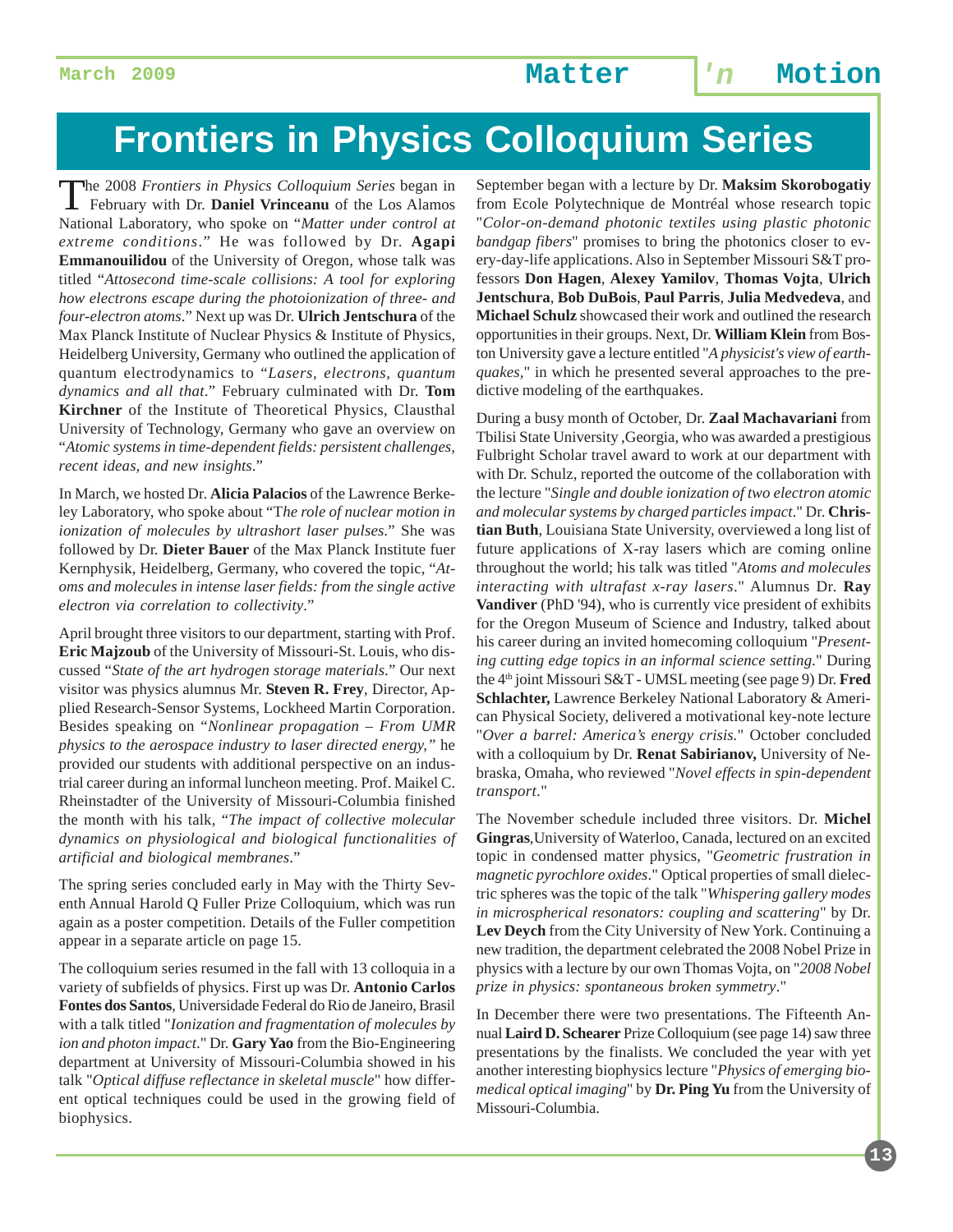# **15th Annual Schearer Prize Competition**

The Fifteenth Annual *Laird D. Schearer Competition for Graduate Research*, established by the family of Dr. **Laird D. Schearer** to recognize research performed by a graduate student, was held on December 4, 2008. Seven students submitted applications for the competition, consisting of a short description of their research, copies and lists of any publications and presentations they have made, plus a résumé. Based on these applications, the judges, professors **Greg Story**, **Gerry Wilemski**, and committee chair **Paul Parris**, selected the finalists who gave oral presentations of their work in departmental colloquium.

The 2008 finalists were **Jason Alexander**, advised by professor **Michael Schulz**, **Chetan Kotabage**, advised by professor **Thomas Vojta**, and **Altynbek Murat**, advised by professor **Julia Medvedeva**. During the colloquium on December 4, Mr. Alexander spoke about "*Interference effects due to projectile - target nucleus scattering in single ionization of H2 by 75 keV proton impact,*" Mr. Kotabage discussed "*Quantum phase transition with dissipation and disorder,*" and Mr. Murat presented "*Structural, optical and electronic properties of multicomponent oxides: a combinatorial approach.*" All students gave excellent talks. First place and a \$500 prize was awarded to Mr. Alexander, while Mr. Kotabage took second place and a \$200 prize, and Mr. Murat received third place and a \$100 prize.

The cash awards were made possible by the generous donations of the Schearer family. Following the presentations, the finalists and numerous faculty members had a relaxing dinner at a local restaurant.

### **From Schearer Prize Winner Jason Alexander**

I am honored to be included among past and future winners of<br>the Schearer Prize Competition. I would like to thank my am honored to be included among past and future winners of advisor, Dr. **Michael Schulz**, for giving me the opportunity to work with him here in Rolla and continue to learn experimental atomic physics from the elite of the field. I also want to thank Dr. **Don Madison**, as the head of the Graduate Studies Committee, for allowing me to interview for a graduate assistantship in the Department. Also, I would like to thank my family and friends for their help and support.

I am beginning my final semester here at Missouri S&T and preparing for my dissertation defense, and, as indicated above, my research area is experimental atomic, molecular, and optical physics. My Schearer Prize talk discussed interference effects due to projectile-target nucleus interaction in single ionization of molecular hydrogen by 75 keV proton impact.

The two most important conclusions to be drawn for this work are: 1) interference structures due to the interaction between the projectile and the target nuclei were directly observed in the double differential ionization cross-section as a function of the projectile scattering angle and ejected electron energy. and 2) the ionization amplitude, contrary to previous assumptions, appears to depend strongly on the molecular orientation, with respect to the initial projectile direction, with a transverse (90°) orientation being preferred for small scattering angles and a longitudinal orientation  $(0^{\circ})$  is preferred for large scattering angles. This work was also recently published as a Rapid Communication in Physical Review A (see the "*In Press*" article on page 11).

Finally, I would like to give a special thanks to **Pam Crabtree** and **Ellen Kindle**, who make everything run smoothly, to my collegues in the competition, **Chetan Kotabage**.and **Altynbek Murat**, who gave excellent talks and the Prize Committee for

**14**

their patience and the opportunity to participate in this important outlet for graduate students in the Department and talk about our research.

*Jason Alexander*



### **Come Back for Homecoming**

The Missouri S&T Physics Department warmly invites you<br>to return to Rolla for **S&T Homecoming 2009** on **October 23-24, 2009**. On Friday afternoon, October 23, the department will hold an open house and special programs for its alumni and friends. Tours of laboratories and educational facilities will be offered and there will be opportunities for interaction with current Missouri S&T physics students. Come see what we have done since you received your degree.

In keeping with a long-standing tradition, an S&T alum will deliver the Homecoming 2009 Physics Colloquium at 4 PM. on Friday, October 23. Later that evening, professors **Ed** and **Barbara Hale** will host a homecoming reception in their lovely home. Contact us at **physics@mst.edu** for specific information about physics department activities, or **alumni@mst.edu** for general homecoming information. Come home to your college roots, and help us celebrate our past as UMR, even as we work to shape our future as Missouri S&T!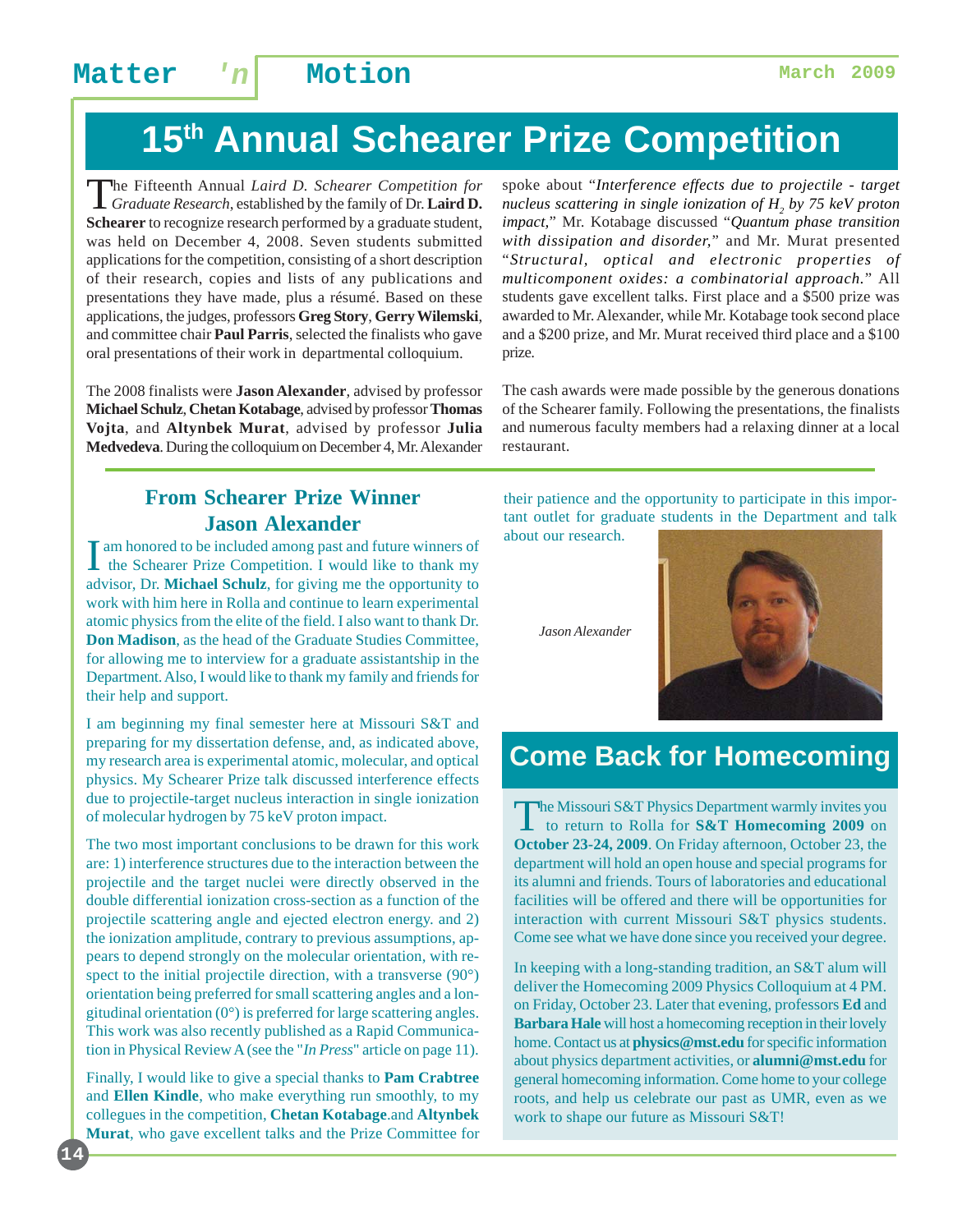# **37th Annual Fuller Research Seminar**

The 37th annual **Harold Q Fuller** Undergraduate Research Seminar was held on May 1, 2008. This competition promotes participation of undergraduates in research both in the department and in summer intern projects. This year's participants were **Lauren Rich**, "*Z-scan by white light continuum*," **Ryan Hupe**, "*Electron transitions of*  $C_2$  *in the ultraviolet: a survey with the hubble space telescope*," **Mark Herrera,** "*Complex networks and scientific ideas: the road to revolution*," and **Michael Hoffman**, "*Linear and nonlinear studies of trapped electron mode turbulence*."



*Mike Hoffman*

The four participants presented posters of their work to the entire department. The posters were judged by Dr. **Greg Story** (competition chairman), Dr. **Jerry Peacher**, and Dr. **Don Madi**son. The results of the competition was a tie for 1<sup>st</sup> place between Michael Hoffman and Ryan Hupe, who each received \$200, and a tie for 2nd between Mark Herrera and Lauren Rich, who each received \$100.



*Ryan Hupe*

## **Faculty Notes**

**Thomas Vojta** gave a series of four lectures on "*Disordered quantum phase transitions*" during the Summer School of the Asia-Pacific Center for Theoretical Physics in Seoul, South Korea in July 2008. He also gave invited talks at the following three international conferences: The International Conference on Frontiers of Quantum and Mesoscopic Thermodynamics, in Prague; The International Conference on Low-Temperature Physics LT25, in Amsterdam; and the ICAM Workshop on Quantum Phase Transitions: Statics and Dynamics, in Toronto.

**Don Hagen** is co-PI on a new award from the Department of Transportation entitled "*Emissions characteristics of alternative aviation fuels*."

**Julia Medvedeva** has contributed a book chapter "*Combining optical transparency with electrical conductivity: challenges and prospects*," in **Transparent Electronics: From Synthesis to Applications**, to be published by John Wiley & Sons. She also gave two invited talks last year: "*Light-metal TCO: challenges and prospects*," at the 2nd International Symposium on Transparent Conducting Oxides, Hersonissos, Crete, Greece, and "*Conventional TCO and Beyond: Band Engineering Approach*," at the Materials Research Society Fall Meeting in Boston.

**Don Madison** has received notification of a new 3 year award from the National Science Foundation for "*Theoretical Study of Few-Body Processes*."

**Alexey Yamilov** and **Julia Medvedeva** are the proud parents of a baby girl, **Amy Elizabeth**, born March 18, 2008. She weighed 7 lbs. 2 oz., and was 21" long. Congratulations to the new parents!

**Ron Bieniek** was been promoted to professor effective Sept. 1, 2008. Congratulations Ron!

**Julia Medvedeva** was selected to receive a well-deserved 2008 Faculty Excellence Award.

**Alexey Yamilov** was appointed Assistant Professor in 2008, and received a Missouri Research Board grant for studies of "*Electromagnetic wave transport through disordered amplifying optical fibers*."

**Don Madison's** research is currently featured on the NSF website: http://www.nsf.gov/discoveries/ disc\_summ.jsp?cntn\_id=112918&org=NSF.

**Thomas Vojta's** Physical Review B article "*Infinite-randomness quantum critical points induced by dissipation*" has been featured in the Viewpoint section of the journal Physics. This is an American Physical Society journal dedicated to "spotlighting exceptional research to help physicists and physics students learn about exciting new developments outside of their own subfields." The article is featured on the web at http:// physics.aps.org/articles/v2/1?referer=rss.

**15**